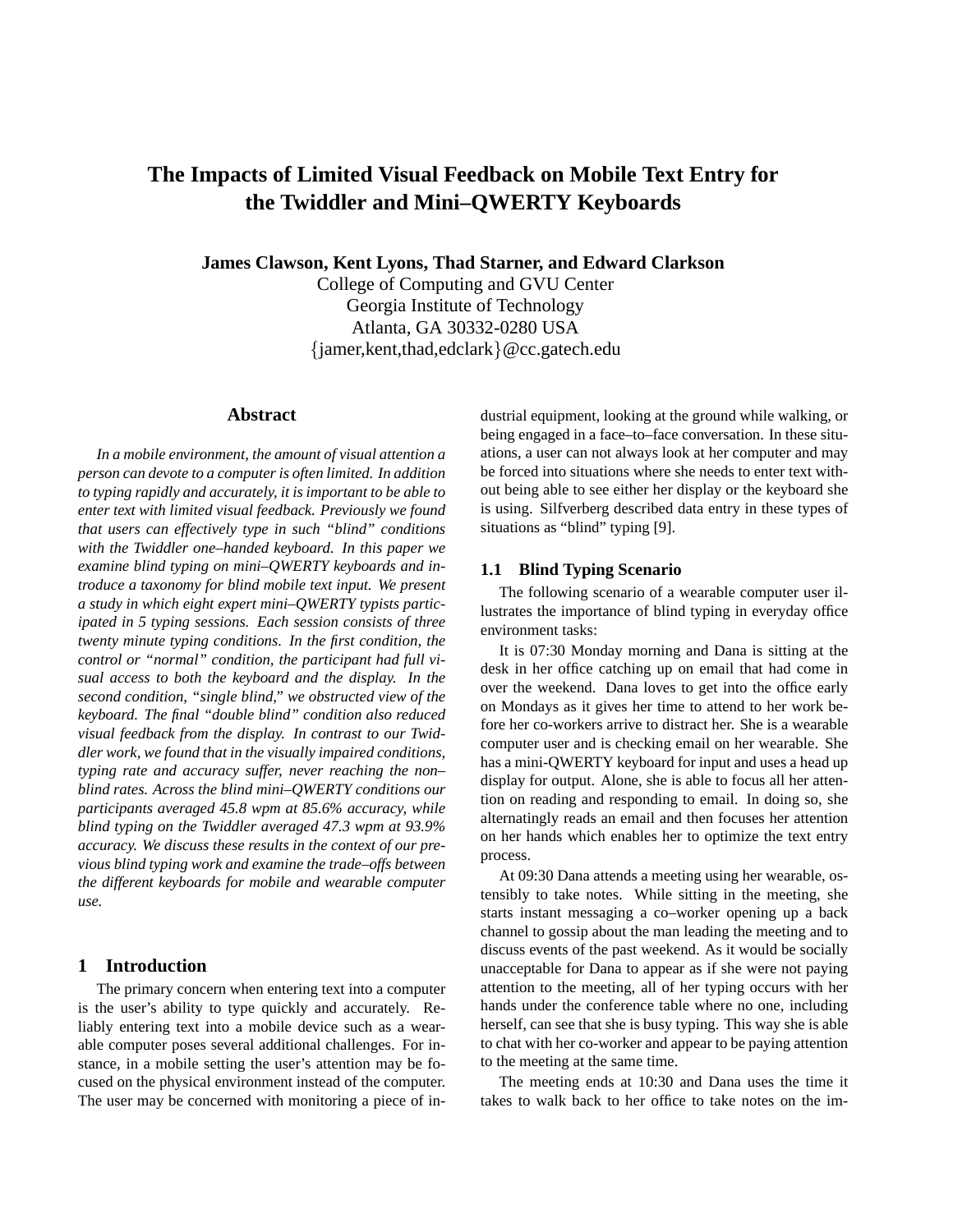portant points from the meeting. In this situation, she still can not see her keyboard and, due to the fact that she is in motion, can not focus on her display either. She can peripherally see what she is typing but does not read what she is writing because she needs to attend to the environment in order to navigate.

This scenario represents three different mobile use conditions with limited visual feedback of both the on-screen display as well as the keyboard. In the first situation, the user is not in motion though she is using a mobile device. Since she is alone and stationary, she has full visual access to both the display (enabling her to see what she is typing) as well as the keyboard (enabling her a view of her hands as she types). Once the user moves into the meeting, the social situation dictates that she no longer look at the keyboard. However, using the head–up display, she retains the ability to read the text as it is entered. Finally, the user is wearing her computer and is in motion. She can not see her hands and she needs her visual faculties to navigate her environment. As a result, she receives reduced visual feedback from the display and can not read the text as it is typed. Instead, she is only able to perceive the cursor and character movement in her peripheral vision. Furthermore, she likely only glances as the display in short bursts while her attention is focused on the environment [8].

In this paper, we discuss past work on blind mobile text entry and present a taxonomy of blind typing. We also investigate the effects of limiting both the visibility of the keyboard and visibility of the on–screen feedback for participants typing on mini-QWERTY keyboards (Figure 1).

# **2 Mobile Keyboards**

There are numerous mobile keyboard options available for entering text. Given the tremendous number of mobile phone users, one of the most prevalent text entry devices is the mobile phone keypad. The two most popular ways to enter text on mobile phones are with multi–tap and T9. With multi–tap, multiple letters are mapped onto a single key on the number pad. To type a character, the user cycles through the letters assigned to a key by pressing the button multiple times. Multi–tap users start typing at approximately 8 wpm [1, 3] with experienced users reaching speeds in the 16–20 wpm range [6, 5]. T9 is another common mobile phone entry method which also has multiple characters assigned to each key. It uses a dictionary to disambiguate and select the most likely word the user enters. T9 rates range from 9 wpm for novices to 21 wpm for experts [3].

Recently several new methods have been developed for entering text on mobile phone keypads including Letter-Wise [6], TiltText [11], and ChordTap [12]. These methods offer novice performance similar to multi–tap (7.3 wpm, 7.4 wpm and 8.5 wpm respectively). In addition, each of these methods offers faster expert typing rates. LetterWise users



**Figure 1. The mini–QWERTY keyboards used in the study.**

achieved a rate of 21 wpm after approximately 550 minutes of practice. TiltText users reached 13.6 wpm and ChordTap 16.1 wpm with about 160 minutes of typing practice.

#### **2.1 Twiddler Keyboard**

Many wearable computer users type with the HandyKey Twiddler, a mobile one–handed chording keyboard with a keypad similar to that of a mobile phone (Figure 2). The Twiddler has twelve keys arranged in a grid of three columns and four rows. The device is held with the keypad facing away from the user, and each row of keys is operated by one of the user's four fingers. Instead of only pressing keys in sequence to produce a character as with traditional keyboards, multiple keys can be pressed simultaneously to generate a chord.

Previously, we evaluated the learning rate for chording on the Twiddler [5, 4]. We conducted a longitudinal study with five participants who had no experience with typing chords on the Twiddler. By the end of the study, each of our participants completed an average of 75 sessions of twenty minutes corresponding to approximately 25 total hours of practice. On average, our participants reached a typing rate of 47 wpm. Surprisingly, one subject achieved a rate of 67.1 wpm.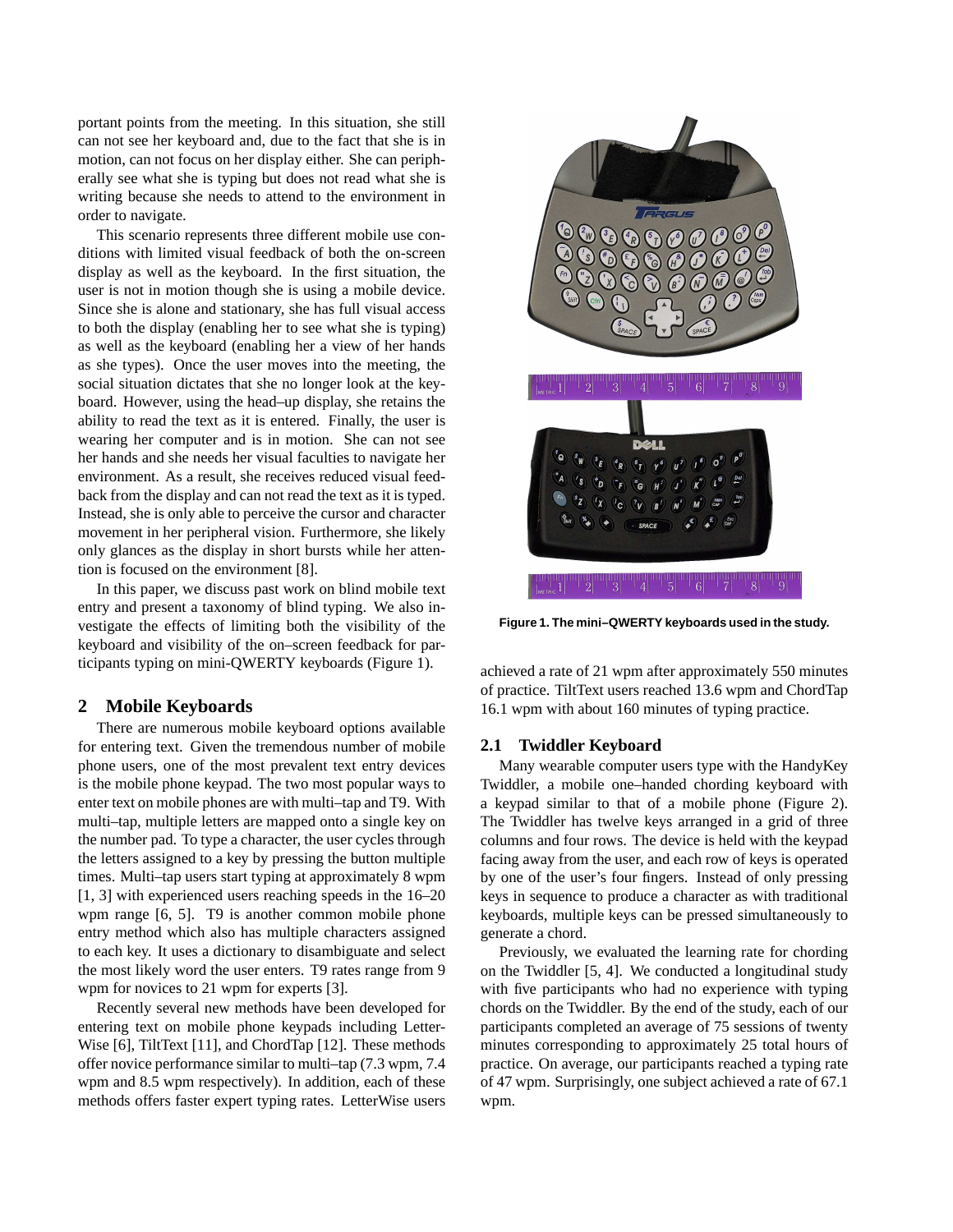

**Figure 2. The Twiddler one–handed chording keyboard shown in typing position where the keypad faces away from the user.**

| Keyboard            | Expert      |
|---------------------|-------------|
| Mini-QWERTY         | $60$ wpm    |
| Chording (Twiddler) | 47 wpm      |
| Multi-tap & T9      | $16-21$ wpm |

**Table 1. Expert typing rates for different keyboards.**

### **2.2 Mini-QWERTY Keyboards**

We have also empirically evaluated typing rates of novice mini-QWERTY keyboard users. A mini-QWERTY keyboard (Figure 1) is a miniature version of the traditional desktop QWERTY keyboard. These keyboards are popular on devices such as Research in Motion's Blackberry, Danger's Sidekick, and palmOne's Treo 600 series.

We recruited 14 subjects and randomly assigned them to one of two different mini-QWERTY keyboards to use throughout the study. Participants completed 20 twentyminute typing sessions. Averaged over both keyboards, we found participants had a mean first session typing rate of 31.72 wpm  $(SD = 7.00)$ . At the end of session twenty (400 minutes of typing) our participants had a mean typing rate of 60.03 wpm  $SD = 8.40$ ). The average accuracy rate for session one was 93.88% ( $SD = 3.46\%$ ) an gradually decreased to 91.68% ( $SD = 4.13\%$ ) by session twenty.

Table 1 summarizes the typing rates for these keyboards for expert use. Given our participants ability to type rapidly on both the Twiddler and mini–QWERTY keyboards, we wanted to evaluate them on other factors relevant to mobile text entry, in particular blind typing.

### **3 A Taxonomy for Blind Mobile Text Input**

To varying degrees, previous typing studies have explored different aspects of blind typing. Here, we present a taxonomy of blind conditions and describe how the previous work and our current study fit within this taxonomy. The output of the computer display showing the text being entered is called "on–screen feedback" and it is subdivided into three categories: present, limited, and absent. We have named the feedback obtained by looking at the input device "keyboard visibility" and it shares the same three categories. Table 2 shows the taxonomy populated with previous work as well as the conditions for our mini–QWERTY study.

Silfverberg examined the effect of visual and tactile feedback on a user's ability to successfully navigate a mobile phone keypad [9]. The 2 x 3 study explored the physical affordances of two different phone keypad layouts in three conditions of varying visibility (direct visual feedback, indirect visual feedback and no visual feedback). In the direct visual feedback condition, the participant could see the phone and receive feedback from the display (on–screen feedback and keyboard visibility is present). In Silfverberg's indirect visual feedback condition, the subject placed her hand holding the phone under the desk occluding visibility of the phone keypad. She received feedback from the display after pressing a key to indicate which key had been pressed (on–screen feedback present, keyboard visibility absent). The no visual feedback condition mirrored the indirect visual feedback condition except that the feedback from the display was removed (on–screen feedback and keyboard visibility absent). Silfverberg's study found that limited visual feedback combined with low tactile feedback hinders a user's average error rate; on the other hand, good tactile feedback results in a smaller decrease in accuracy.

In our previous Twiddler work, we also examined blind typing [4]. As the natural hand position for the Twiddler is with the keys facing away from the user (Figure 2), we only evaluated the effect of changing the on–screen feedback across conditions. The blind study was a 3 x 5 design with 3 conditions (normal feedback, dots feedback, and blind) over 5 sessions of typing where each condition lasted 15 minutes. The normal feedback condition displayed the text as it was typed (on–screen feedback present, keyboard visibility limited). For our dots condition, we displayed periods for each character typed instead of the transcribed text. Thus, participants see their position in the supplied phrase but not specifically what they type (on–screen feedback limited, keyboard visibility limited). This condition was designed to simulate monitoring text typed without being able to actually read the letters such as in the mobile scenario discussed above. Finally, our blind condition did not show any on–screen indication of what was typed (on–screen feedback absent, keyboard visibility absent). For both the dots and blind conditions, participants were shown their transcribed text and error statistics when they pressed enter at the end of a phrase.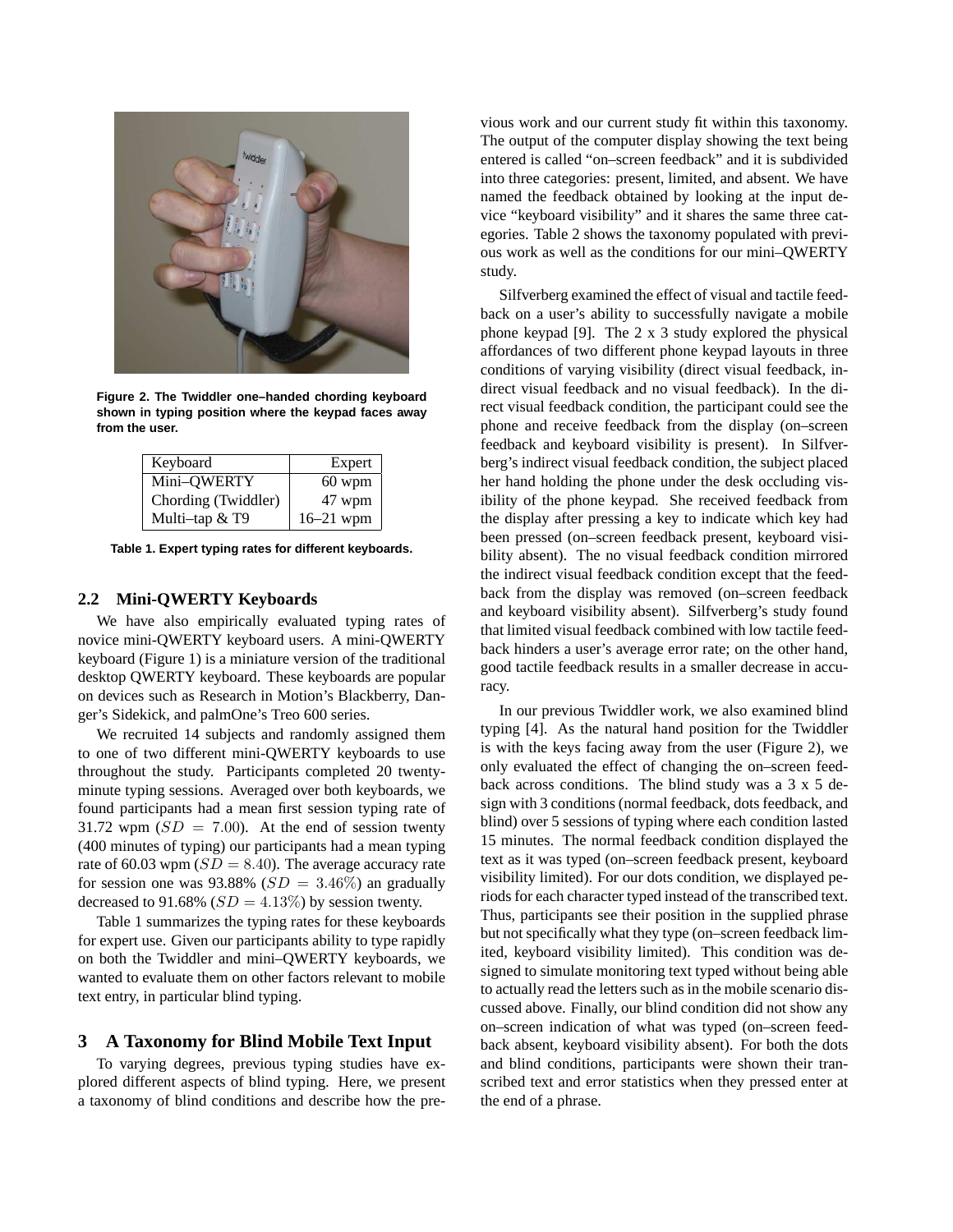| <b>Blind</b>        | On-screen feedback                   |                          |                       |  |
|---------------------|--------------------------------------|--------------------------|-----------------------|--|
| Typing              | present                              | limited                  | absent                |  |
| Keyboard visibility | Mini-QWERTY Normal                   | Desktop hunt-and-peck    |                       |  |
| present             | Silfverberg Direct Visual Feedback   |                          |                       |  |
| Keyboard visibility | Twiddler Normal                      | <b>Twiddler Dots</b>     | <b>Twiddler Blind</b> |  |
| limited             |                                      |                          |                       |  |
| Keyboard visibility | Mini-QWERTY Blind                    | Mini-QWERTY Double Blind | Silfverberg           |  |
| absent              | Silfverberg Indirect Visual Feedback |                          | No Visual Feedback    |  |
|                     | Desktop touch-typing                 |                          |                       |  |

**Table 2. Taxonomy of different blind typing conditions.**

| Typing Rates (wpm) |      |      |      |      |      |
|--------------------|------|------|------|------|------|
| Participant        |      |      |      |      |      |
| Normal             | 51.8 | 37.6 | 64.2 | 36.2 | 41.8 |
| <b>Dots</b>        | 51.7 | 37.5 | 67.2 | 36.0 | 43.1 |
| <b>Blind</b>       | 53.7 | 37.5 | 67.7 | 36.6 |      |

| Accuracy $(\% )$ |      |      |      |      |      |
|------------------|------|------|------|------|------|
| Participant      |      |      |      |      |      |
| Normal           | 94.4 | 94.4 | 93.0 | 90.2 | 93.4 |
| Dots             | 95.2 | 95.0 | 94.3 | 90.7 | 94.2 |
| <b>Blind</b>     | 95.0 | 95.4 | 94.1 | 91.1 | 94.6 |

**Table 3. Per participant typing and accuracy rates for the three blind Twiddler conditions [4]. Bold indicates a statistically significant difference at the 0.05 level between that condition and the normal condition for that user.**

The results of the study are summarized in Table 3. In contrast to Silfverberg's mobile phone results, we found that changing the visual feedback in the Twiddler experiment did not hinder the participants in their typing. In some cases typing improved with the reduced visual feedback. Whenever there is a statistically significant difference between normal typing and one of the reduced feedback conditions, the reduced feedback condition shows an improved typing or accuracy rate. One possible explanation for this effect is that subjects are operating with open–loop motor control in the blind conditions. When there is visual feedback, the user switches to a closed–loop mode and incorporates the visual feedback into her typing process, thus requiring slightly more time.

In the current study on mini-QWERTY keyboards, we investigate the effects of limiting both visibility of the device and visibility of the display on a subject's ability to quickly and accurately enter text. Following on our previous longitudinal study of novice mini-QWERTY keyboard use [2], our new study has eight expert mini–QWERTY typists who type in conditions of limited visibility both of the keyboard and the display. In the first condition, the "normal" condition, the subject has full visual access to both the keyboard and the display (on-screen feedback present, keyboard visibility present) as shown in Figures 3 and 5. The second condition, "single blind," obstructs the view of the keyboard but presents the visual feedback normally (on-screen feedback present, keyboard visibility absent) as shown in Figures 4 and 5. The final condition, "double blind," not only obstructs the view of the keyboard but also reduced visual feedback from the display (on-screen feedback limited, keyboard visibility absent) as shown in Figures 4 and 6.

# **4 Method**

# **4.1 Design and Procedure**

Our method is similar to our past work on text entry  $[2, 5, 4]$ . The study is structured as a 3 x 5 within subjects factorial design. We presented the participants three conditions (normal, blind and double blind) during five sessions which lasted approximately 75 minutes each. The sessions were separated by at least two hours and by no more than two days and scheduled over the course of 9 days. Each session was split into three parts delineated by typing condition and separated by five minute breaks. The order of conditions was randomized across participants. Similar to our previous work, participants were compensated \$0.125 x WPM x Accuracy, with a \$4 minimum per condition.

We recruited 8 subjects from our previous mini– QWERTY keyboard study [2]. All participants are considered expert mini–QWERTY typists as they had previously completed 600 minutes of training; 400 minutes came from our previous study. As our blind study was conducted after a delay of three months, we conducted an additional retraining period of 200 minutes to assure expertise. By the end of training, the learning rates had dropped to minimal levels indicating our participants were expert mini-QWERTY typists. The same effect was seen after 200 minutes of retraining. Our subjects ranged in ages 18-24. Four participants were female, four male, and all were right–handed.

Before the first session, each participant was given verbal instructions explaining the task and goals of the experiment. The researcher also described the three different typing con-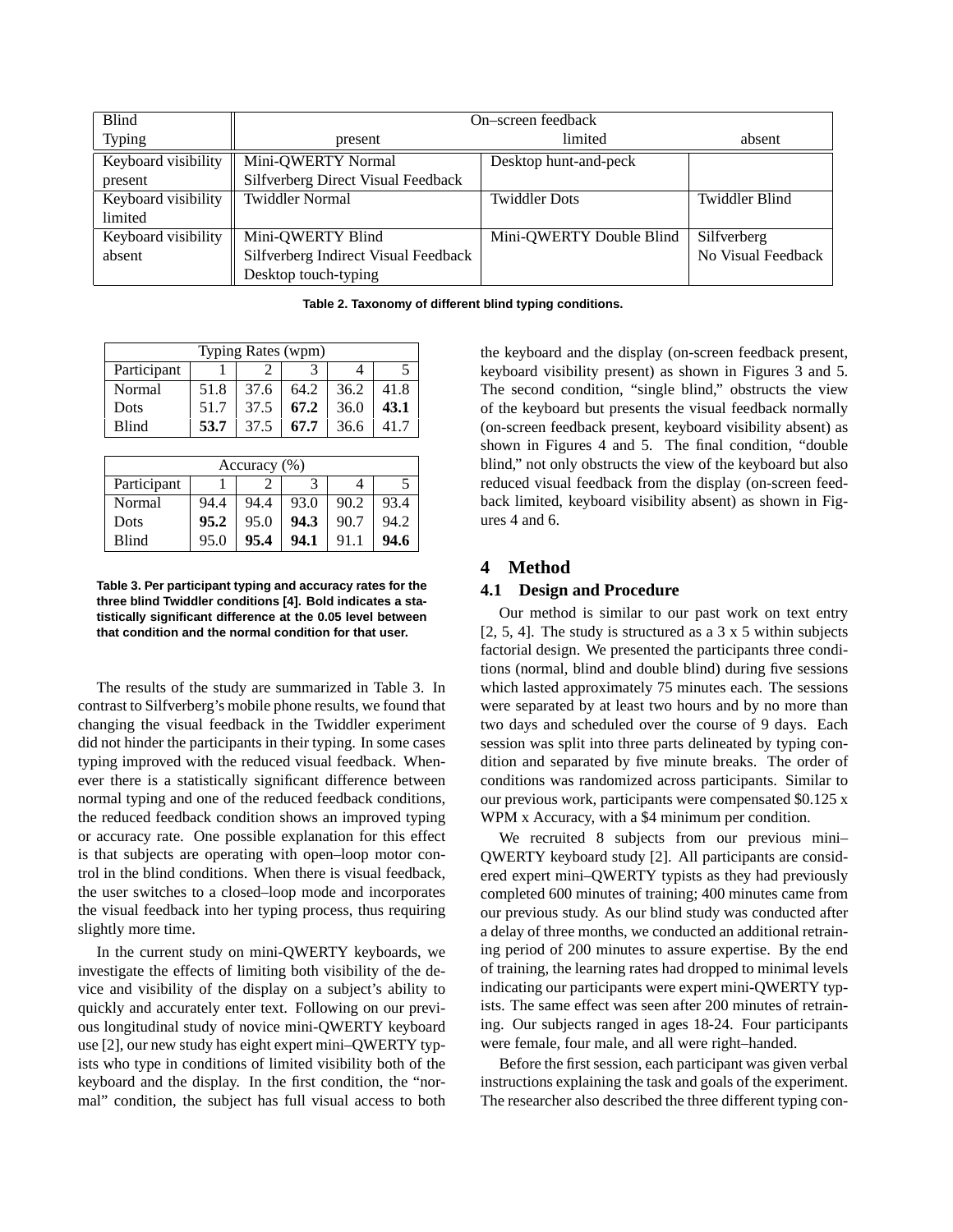

**Figure 3. Experimental configuration for normal condition where the user can see the keyboard while typing (keyboard visibility present).**



**Figure 4. Experimental configuration for blind and double blind condition where the user's hands are held under the desk while typing (keyboard visibility absent).**

| Twidor: The Twiddler Tutor!                                                   | $\Box$ | $\Box$<br>Twidor: The Twiddler Tutor!                   |
|-------------------------------------------------------------------------------|--------|---------------------------------------------------------|
| the bus was very crowded                                                      |        | Start Tutor Twiddler Log<br>fine but only in moderation |
| the bus was $_{-}$<br>last<br>avq<br>10.25 10.81<br>WPM<br>88.8% 72.3%<br>ACC |        | avq last<br>26.4 38.64<br>WPM<br>95.1% 100.0%<br>ACC.   |

**Figure 5. The experimental software showing visual feedback in the normal and blind conditions (on–screen feedback present).**

ditions being tested. The subjects were instructed to type as quickly and accurately as possible and to use only their two thumbs to enter text.

Each condition began with a warm–up round which consisted of the phrases "abcd efgh ijkl mnop" and "qrst uvwx yz" repeated twice. The warm-up phase was not counted in the statistics. The remainder of the condition consisted of a number of trial blocks, containing ten randomly selected phrases. Each participant completed as many blocks as he or she could in the twenty minute period.

#### **4.2 Equipment and Software**

We continued to use the two mini–QWERTY keyboards from our previous work shown in Figure 1. The first is manufactured by Dell (for the Dell Axim) and the other is by Targus (for the Palm m505). We modified each keyboard

**Figure 6. The experimental software showing visual feedback in the double blind condition (on–screen feedback limited).**

to connect to a standard desktop computer serial port. The Dell and Targus keyboards transmit at 4800 and 9600 baud, respectively. The study occurred in our usability lab with each of the two keyboards connected to a separate Pentium III workstation.

We employed the Twidor software package (used in our series of studies on the Twiddler chording keyboard), and adapted it to accept data from our modified keyboards. The software is self–administered under researcher supervision. It uses the MacKenzie and Soukoreff phrase set, a set of 500 phrases representative of the English language [7]. The phrases range from 16 to 43 characters with an average length of 28 characters. The phrase set was modified to use only American English spellings and display only lower case letters and spaces (no punctuation or capitalization).

Depending on the condition under test, the software has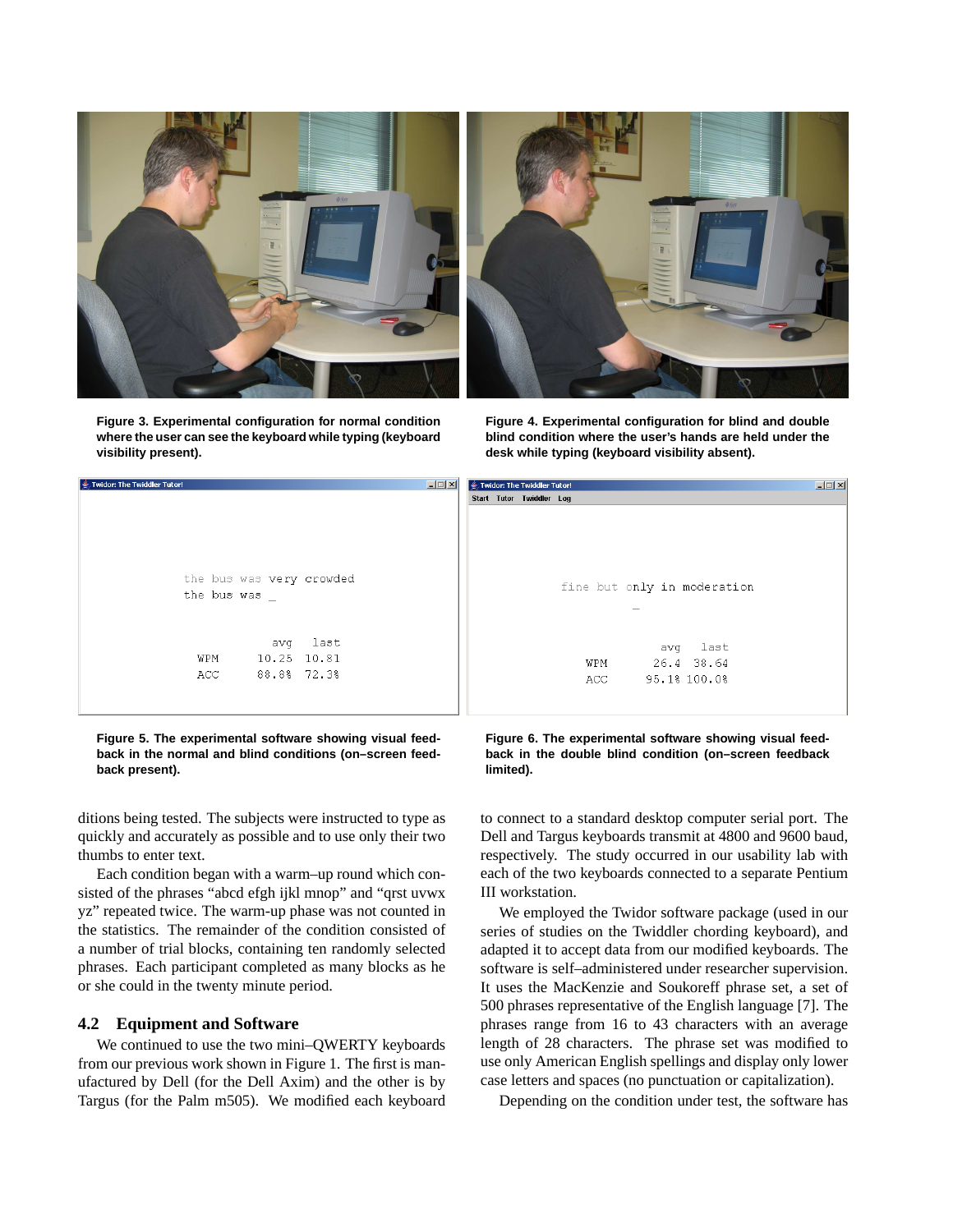two different visualization modes. For the normal and blind conditions, the program displays the transcribed text as it is entered (Figure 5). For the double blind condition, the software does not show this feedback. Instead, only a cursor moves across the screen with no characters displayed as the user types (Figure 6). The test software also provided statistical feedback to the participant. We show the typing rate, measured in words per minute (WPM) and the accuracy (ACC) for the most recent sentence typed and the current session average.

# **5 Results**

The 8 participants typed 13,920 sentences across all sessions. Session statistics are weighted by the number of characters in each sentence, and error rates were calculated using Soukoreff and MacKenzie's total error metric which combines corrected and uncorrected errors [10].

In both visually impaired conditions, typing rate suffered considerably (Figure 7, left). In the first session, an analysis of variance (ANOVA) shows that there is a statistical difference between conditions ( $p < 0.001$ ). A post-hoc analysis shows there is not a statistical difference between the blind and the double blind conditions ( $p = 0.475$ ) while there is a difference between the normal condition and the two blind conditions ( $p_b < 0.001$  and  $p_{db} < 0.001$ ). The normal typing rate ( $M_n = 55.77$  wpm,  $SD_n = 6.32$ ) is approximately the same compared to our previous experiment. In contrast, the typing rates dropped for both blind conditions. The blind typing rate started at  $M_b = 36.74$ wpm  $(SD<sub>b</sub> = 10.49)$  for the first session and the double blind typing rate was  $M_{db} = 40.15$  wpm ( $SD_{db} = 7.92$ ).

At the end of the our fifth session, the blind typing rate increased to  $M_b = 45.03$  wpm  $(SD_b = 5.10)$  and the double blind rate to  $M_{db} = 46.66$  wpm  $(SD_{db} = 3.52)$ . As expected for expert usage, the normal condition did not show a corresponding increase ( $M_n = 57.04$  wpm,  $SD_n = 4.98$ ). While the blind rates increased, they are still statistically different from the normal condition ( $p_b < 0.001$ ,  $p_{db} <$ 0.001). This performance drop represents a decrease of 11 wpm which is approximately 20% of normal typing speed.

The trends seen in the typing rates are also apparent in the accuracy data (Figure 7, right). Typing accuracy was drastically reduced with the introduction of the blind conditions and gradually improved with time. An ANOVA shows statistical difference between conditions ( $p < 0.001$ ). A post-hoc analysis still portrays no statistical difference between the accuracy rates for the blind and double blind conditions ( $p = 0.543$ ) though there remains a difference between the normal condition and the two blind conditions  $(p_b < 0.001$  and  $p_{db} < 0.001$ ). After the initial session, the accuracy rate for the normal condition was  $M_n =$ 93.3% ( $SD_n = 3.88\%$ ) while blind was  $M_b = 81.0\%$  $(SD_b = 5.76\%)$  and the double blind was  $M_{db} = 78.9\%$   $(SD_{db} = 7.59\%).$ 

Examining the accuracy rates at the end of the final session shows that the blind typing condition accuracy increased to  $M_b = 85.7\%$  ( $SD_b = 6.82\%$ ) and double blind to  $M_{db} = 85.5\%$  ( $SD_{db} = 4.92\%$ ). Again, the normal condition did not show a corresponding increase  $(M_n = 93.6\%, SD_n = 2.61\%).$  While the blind rates increased, similar to the typing rates, they are still statistically different from the normal condition ( $p_b < 0.008$ ,  $p_{db} < 0.002$ ).

It is worth noting the amount of testing that the participants receive in the normal condition was not equal to the time spent in the blind conditions for this experiment. There was not a statistically significant difference between the blind and the double blind conditions, and therefore the difference in the on–screen feedback was not significant. As a result, the two conditions can be viewed as equal when evaluating typing performance from a learning perspective. In effect, the two blind conditions combine giving participants 40 minutes of limited keyboard visibility practice per session. Therefore, the blind data for the fifth session do not strictly represent five typing sessions of 20 minutes, but instead a total of 200 minutes of practice in the keyboard visibility absent condition.

#### **6 Discussion**

On the whole, the mini–QWERTY keyboard data show that the participants in the blind conditions initially decrease in performance and slowly recover. This effect contrasts with our past work on the Twiddler where there was no drop in performance when transitioning to limited visual feedback conditions.

The absence of effect is partly explained by the way the Twiddler is held. The Twiddler is held with the keypad facing away from the user (Figure 2) . As a result typists learn to touch type with minimal reliance on being able to view the keys. In contrast, our mini–QWERTY participants learned to type while looking at the keyboard. We observed anecdotally that while typing in the normal condition, subjects would read a phrase displayed on the monitor, look down at the keyboard, type the phrase, press enter to submit the phrase, and look back at the monitor to read the next phrase. This pattern of behavior was no longer valid upon introduction of the blind typing conditions to our expert mini–QWERTY users. The blind conditions are sufficiently different that the participants were forced to partially relearn how to type without looking at the keyboard. This explains the initial decrease in typing rate and accuracy observed as the participants were, in effect, blind typing novices. As they proceeded through the sessions, they gradually relearned how to type and their performance increased. While the performance did rebound, it is important to reiterate that none of our subjects were able to meet or ex-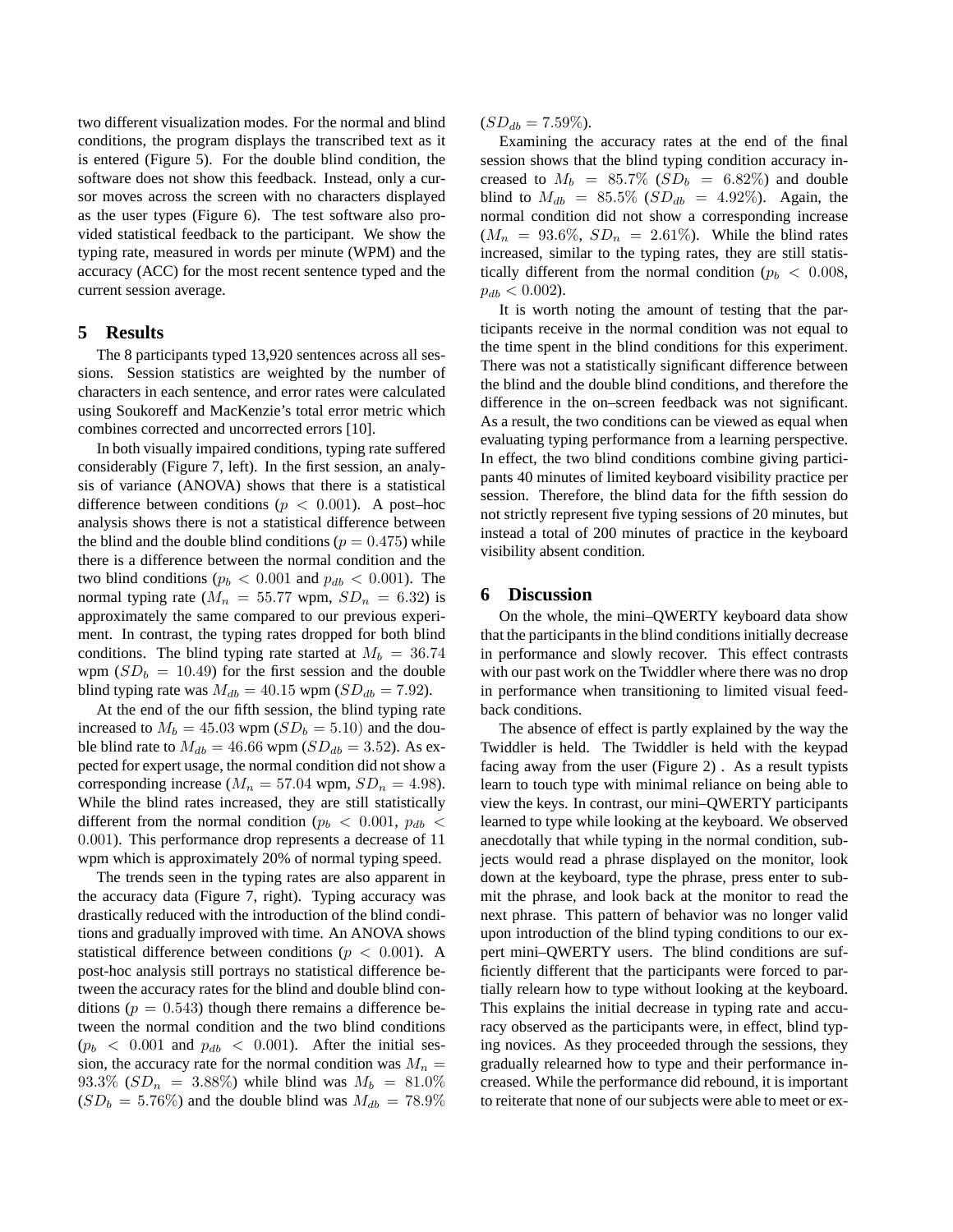

**Figure 7. Mean typing rates (left) and accuracy (right) with +/- one standard deviation for the three conditions averaged across keyboards.**

ceed their normal typing rate or accuracy while typing in a blind condition.

To explore the possible effect of additional practice on the recovery of performance, we conducted a pilot study with a single participant. The participant typed for an additional three sessions in the blind and double blind conditions. While her typing rate remained consistent, her accuracy continued to improve. After the first session, the pilot subject's data were 65.38 wpm at 93.8% accuracy in the normal condition, 31 wpm at 79.2% in the blind condition and 47.13 wpm at 80.9%. At the end of the eighth session, this subject typed 64.11 wpm with 94.1% accuracy in the normal condition, 48.2 wpm at 92.3% accuracy in the blind condition and 52.69 wpm at 90.6% accuracy in the double blind condition. While we have to be careful in generalizing this data, the pilot shows that additional practice results in an increase of both speed and accuracy. However for this participant, only the accuracy measure appears to recover to the normal rate and the blind typing speed is still slower.

An interesting phenomenon we uncovered during our blind typing work is what we have labeled "the Skywalker effect." With this effect, there is the inverse correlation between typing rates and visual feedback. With visual feedback, participants could see mistakes as they were typing and in turn slowed down, typed more cautiously, and thought more about the text they were inputting. When unable to see the results of key presses, in the words of one of our participants: "I relaxed, trusted that I knew what to do, and just did as well as I could. I wasn't tripped up by seeing all of my mistakes." The Twiddler data from our previous work shows a similar effect. When there was a statistical difference from the control condition, participants either increased typing rate or accuracy when we reduced the on– screen visual feedback.

Another important issue with our study on blind mini– QWERTY typing relates to our experimental setup. With our study, the participants typed in sustained sessions gaining practice with blind typing. This scenario may not be representative of real world conditions where it is unlikely that user's would have multiple sustained sessions of practice with limited visual feedback. Instead, most of the user's experience in blind situations would likely be short and intermittent while trying to accomplish some other primary task similar to our scenario described in the introduction where a user is typing messages during a meeting.

Given enough practice, users can type both quickly and accurately on mini–QWERTY and Twiddler keyboards and both devices are superior to mobile phone keypads when it comes to text entry. However the choice between these keyboards is not straightforward as each offer different advantages and disadvantages for mobile and wearable computing. For example, the Twiddler requires learning how to type on a new device and takes practice before a user can type quickly and accurately enough to use the device as a primary form of mobile text input. Conversely, while mini– QWERTY keyboards are relatively easier to learn, blind typing and accuracy rates suffer greatly in comparison to the Twiddler. The relative drop in performance could be critical and limit use for many mobile situations. Another factor which could limit mobile use is the two–handed nature of the mini–QWERTY keyboards. Selecting between these keyboards would involve weighing the relative costs and benefits they offer.

## **7 Future Work**

Text entry speed, accuracy, and blind typing ability are only a few of the factors that influence the choice of mobile text entry device for a wearable computing system. There